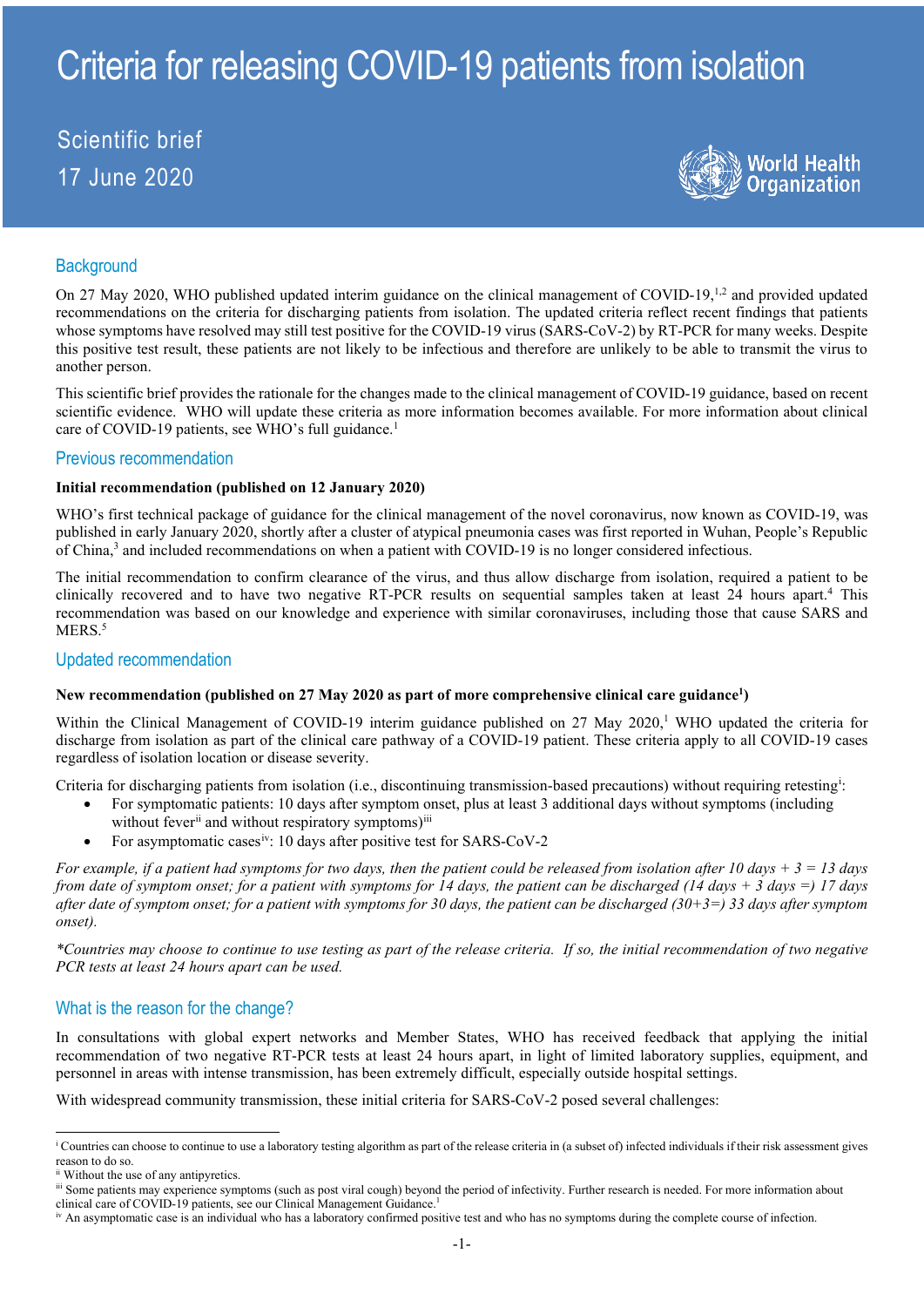- Long periods of isolation for individuals with prolonged viral RNA detection after resolution of symptoms, affecting individual well-being, society , and access to healthcare.<sup>13</sup>
- Insufficient testing capacity to comply with initial discharge criteria in many parts of the world.
- Prolonged viral shedding around the limit of detection, having negative results followed by positive results, which unnecessarily challenges trust in the laboratory system.23-28

These challenges and newly available data on the risk of viral transmission over the course of the COVID-19 illness provided the framework for updating WHO's position on the timing of discharging recovered patients from isolation in and outside health care facilities. WHO continuously reviews scientific literature on COVID-19 through its Science Division and its COVID-19 technical teams. All aspects of clinical management of COVID-19 patients and laboratory testing strategies are discussed within WHO and with Member States and WHO's global expert networks of public health professionals, clinicians, and academics around the world. These expert networks and the Strategic and Technical Advisory Group for Infectious Hazards (STAG-IH)<sup>7</sup> considered the challenges and reviewed the available data in the decision process to change the initial recommendation.

The updated criteria for discharge from isolation balances risks and benefits; however, no criteria that can be practically implemented are without risk. There is a minimal residual risk that transmission could occur with these non–test-based criteria. There can be situations in which a minimal residual risk is unacceptable, for example, in individuals at high risk of transmitting the virus to vulnerable groups or those in high-risk situations or environments. In these situations, and in patients who are symptomatic for prolonged periods of time, a laboratory-based approach can still be useful.

WHO encourages the scientific community to compile additional evidence to further improve isolation discharge criteria and establish the conditions under which isolation can be abbreviated or where the possible risks of the current discharge criteria require further adaptation. Better understanding of transmission risk among individuals with different clinical presentations or comorbidities and in different settings will aid further refinement of these criteria. For situations that might still require a laboratory-based approach, we encourage the further optimization of such a laboratory algorithm. WHO encourages countries to continue testing patients, if they have the capacity to do so, for systematic data collection that will enhance understanding and better guide decisions about infection prevention and control measures, especially among patients with prolonged illness or those who are immunocompromised.

# Current understanding of transmission risk

Infection with the virus causing COVID-19 (SARS-CoV-2) is confirmed by the presence of viral RNA detected by molecular testing, usually RT-PCR. Detection of viral RNA does not necessarily mean that a person is infectious and able to transmit the virus to another person. Factors that determine transmission risk include whether a virus is still replication-competent, whether the patient has symptoms, such as a cough, which can spread infectious droplets, and the behavior and environmental factors associated with the infected individual. Usually 5-10 days after infection with SARS-CoV-2, the infected individual starts to gradually produce neutralizing antibodies. Binding of these neutralizing antibodies to the virus is expected to reduce the risk of virus transmission. 10,11,29,35

SARS-CoV-2 RNA has been detected in patients 1-3 days before symptom onset, and viral load in the upper respiratory tract peaks within the first week of infection, followed by a gradual decline over time.<sup>10,12,15,19,21,22,36-39</sup> In the feces and lower respiratory tract, this viral load seems to peak in the second week of illness.19 Viral RNA has been detected in upper respiratory tract (URT) and lower respiratory tract (LRT) and feces, regardless of severity of disease.<sup>19</sup> There seems to be a trend in longer detection of viral RNA in more severely ill patients.<sup>10,14,15,18,19,41-43</sup> Studies of viral RNA detection in immunocompromised patients are limited, but one study suggested prolonged detection of viral RNA in renal transplant patients. 33 Some studies analyzed the risk of transmission related to symptom of onset, and the estimated risk of transmission was highest at or around the time of symptom onset and in the first 5 days of illness. 13,15

The ability of the virus to replicate in cultured cells serves as a surrogate marker of infectivity but requires special laboratory capabilities and may not be as sensitive as PCR.<sup>10,20</sup> Animal models can aid understanding of transmission risk. In a study by Sia, et al., hamsters infected with SARS-CoV-2 were housed with healthy hamsters on either day 1 or day 6 after infection. Transmission to healthy hamsters occurred in the day 1 group, but not in those exposed 6 days after inoculation. In this model, the timing of transmission correlated with the detection of virus using cell culture, but not with detection of viral RNA in donor nasal washes.<sup>31</sup>

Studies using viral culture of patient samples to assess the presence of infectious SARS-CoV-2 are limited.8-10,21,29,30,34 Viable virus has been isolated from an asymptomatic case.<sup>9</sup> A study of 9 COVID-19 patients with mild to moderate disease found no SARS-CoV-2 virus able to be cultured from respiratory samples after day 8 of symptom onset.<sup>10</sup> Three studies of patients with undisclosed or variable degree of illness showed an inability to culture virus after days 7-9 of symptom onset.<sup>8,29,30</sup> Patients who were RT-PCR positive on retesting after an initial negative RT-PCR on discharge from isolation were also studied, and none of these patients yielded positive viral cultures.29 One possible outlier is a case report of a patient with mild COVID-19 who remained PCR-positive for 63 days after symptom onset. In this patient, viral cultures were positive from upper respiratory tract specimens only on the day of symptom onset, but were culture-positive from sputum samples until day 18.<sup>22</sup> It is unclear whether this posed a transmission risk as the patient had no respiratory symptoms. In a hospital-based study of 129 patients severely or critically ill with COVID-19, 23 patients yielded at least one positive viral culture. This study included 30 patients who were immunocompromised. The median duration of viral shedding as measured by culture was 8 days post onset, the interquartile range was 5-11, and the range was 0-20 days.<sup>11</sup> The probability of detecting virus in culture dropped below 5% after 15.2 days after of symptoms. In this study, patients testing positive by viral culture were still experiencing symptoms at the time of sample collection.<sup>11</sup> This and other studies have described the correlation between reduced infectivity with the decrease in viral loads<sup>10,11,29,34</sup> and a rise in neutralizing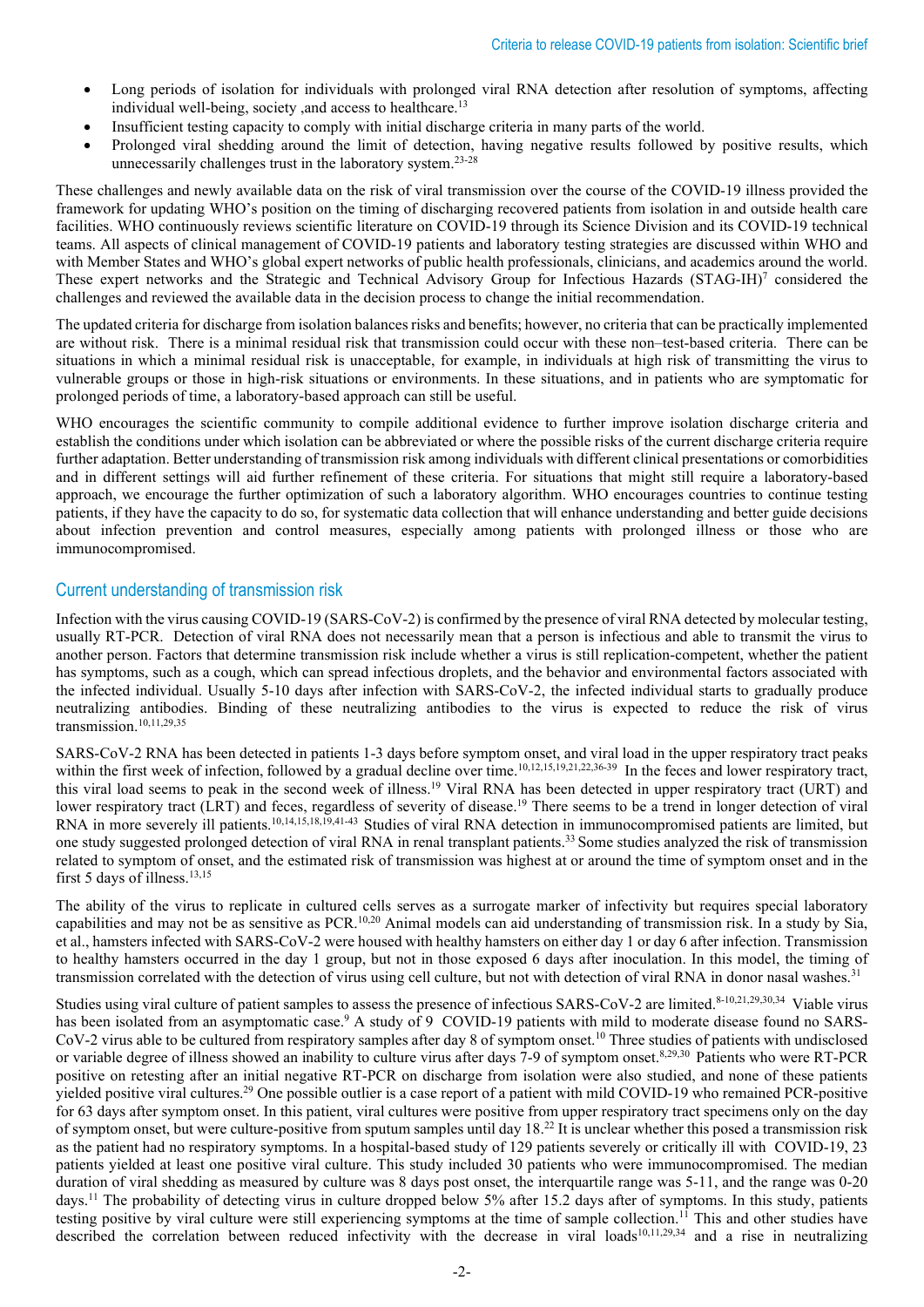antibodies.<sup>10,11,29</sup> Although viral RNA can be detected by PCR even after the resolution of symptoms, the amount of detected viral RNA is substantially reduced over time and generally below the threshold where replication competent virus can be isolated. Therefore, the combination of time after onset of symptoms and the clearance of symptoms seems to be a generally safe approach based on current data.

# Conclusion

Based on evidence showing the rarity of virus that can be cultured in respiratory samples after 9 days after symptom onset, especially in patients with mild disease, usually accompanied by rising levels of neutralizing antibodies and a resolution of symptoms, it appears safe to release patients from isolation based on clinical criteria that require a minimum time in isolation of 13 days, rather than strictly on repeated PCR results. It is important to note that the clinical criteria require that patients' symptoms have been resolved for at least three days before release from isolation, with a minimum time in isolation of 13 days since symptom onset.

These modifications to the criteria for discharge from isolation (in a health facility or elsewhere) balance the understanding of infectious risk and the practicality of requiring repeated negative PCR testing, especially in settings of intense transmission or limited testing supplies. Although the risk of transmission after symptom resolution is likely to be minimal based on what is currently known, it cannot be completely ruled out. However, there is no zero-risk approach, and strict reliance on PCR confirmation of viral RNA clearance creates other risks (e.g. straining resources and limiting access to health care for new patients with acute disease). In patients with severe disease who are symptomatic for prolonged periods of time, a laboratory-based approach might also aid decision-making on the need for prolonged isolation. Such a laboratory-based approach can include measuring viral load and neutralizing antibody (or proven equivalent antibody) levels.<sup>10,11,29</sup> More research is needed to further validate such an approach.

WHO will update these criteria as more information becomes available. For more information about clinical care of COVID-19 patients, see WHO's full guidance.<sup>1</sup>

## **References**

- 1. World Health Organization. Clinical management of COVID-19 (Interim Guidance) [https://www.who.int/publications](https://www.who.int/publications-detail/clinical-management-of-covid-19)[detail/clinical-management-of-covid-19,](https://www.who.int/publications-detail/clinical-management-of-covid-19) published 27 May 2020.
- 2. World Health Organization. Coronavirus disease (COVID-19) Situation Report 129. 28 May 2020. Available at: [https://www.who.int/docs/default-source/coronaviruse/situation-reports/20200528-covid-19-sitrep-](https://www.who.int/docs/default-source/coronaviruse/situation-reports/20200528-covid-19-sitrep-129.pdf?sfvrsn=5b154880_2)[129.pdf?sfvrsn=5b154880\\_2](https://www.who.int/docs/default-source/coronaviruse/situation-reports/20200528-covid-19-sitrep-129.pdf?sfvrsn=5b154880_2)
- 3. ProMED International Society for Infectious Disease. 30 December 2019. [\(https://promedmail.org/promed](https://promedmail.org/promed-post/?id=6864153%20#COVID19)[post/?id=6864153%20#COVID19](https://promedmail.org/promed-post/?id=6864153%20#COVID19) )
- 4. World Health Organization. Laboratory testing of human suspected cases of novel coronavirus (nCOV) infection (Interim Guidance) [\(https://apps.who.int/iris/bitstream/handle/10665/330374/WHO-2019-nCoV-laboratory-2020.1-eng.pdf](https://apps.who.int/iris/bitstream/handle/10665/330374/WHO-2019-nCoV-laboratory-2020.1-eng.pdf) 10 January 2020)
- 5. World Health Organization. Technical guidance laboratory Middle East Respiratory syndrome coronavirus (MERS-CoV) [\(https://www.who.int/csr/disease/coronavirus\\_infections/technical-guidance-laboratory/en/\)](https://www.who.int/csr/disease/coronavirus_infections/technical-guidance-laboratory/en/)
- 6. World Health Organization. Global surveillance for COVID-19 caused by human infection with COVID-19 virus. (Interim Guidance) [\(https://www.who.int/publications/i/item/global-surveillance-for-covid-19-caused-by-human-infection-with](https://www.who.int/publications/i/item/global-surveillance-for-covid-19-caused-by-human-infection-with-covid-19-virus-interim-guidance)[covid-19-virus-interim-guidance,](https://www.who.int/publications/i/item/global-surveillance-for-covid-19-caused-by-human-infection-with-covid-19-virus-interim-guidance) 20 April 2020)
- 7. World Health Organization. Strategic and Technical Advisory Group for Infectious Hazards (STAG IH) [\(https://www.who.int/emergencies/diseases/strategic-and-technical-advisory-group-for-infectious-hazards/en/\)](https://www.who.int/emergencies/diseases/strategic-and-technical-advisory-group-for-infectious-hazards/en/)
- 8. Bullard J, Dusk K, Funk D, et al. Predicting infectious SARS-CoV-2 from diagnostic samples, Clin Infect Dis. 2020 doi: 10.1093/cid/ciaa638.
- 9. Arons MM, Hatfield KM, Reddy SC, et al. Presymptomatic SARS-CoV 2 infections and transmission in a skilled nursing facility. N Engl J Med. 2020; 382: 2081-90.
- 10. Wolfel R, Corman VM, Guggemos W, et al. Virological assessment of hospitalized patients with COVID-19. Nature. 2020; 581: 465-69.
- 11. Personal communication with van Kampen JJA first author of preprint of: Van Kampen JJA, Van de Vijner DAMC, Fraaij PLA, et al. Shedding of infectious virus in hospitalized patients with coronavirus disease 2019 (COVID-19): duration and key determinants. (Preprint) Medrxiv. 2020 doi: 10.1101/2020.06.08.20125310.
- 12. To KK, Tsang OTY, Leung WS, et al. Temporal profiles of viral load in posterior oropharyngeal saliva samples and serum antibody responses during infection by SARS-CoV-2: an observational cohort study. Lancet Infect Dis. 2020; 20(5): p. 565-74.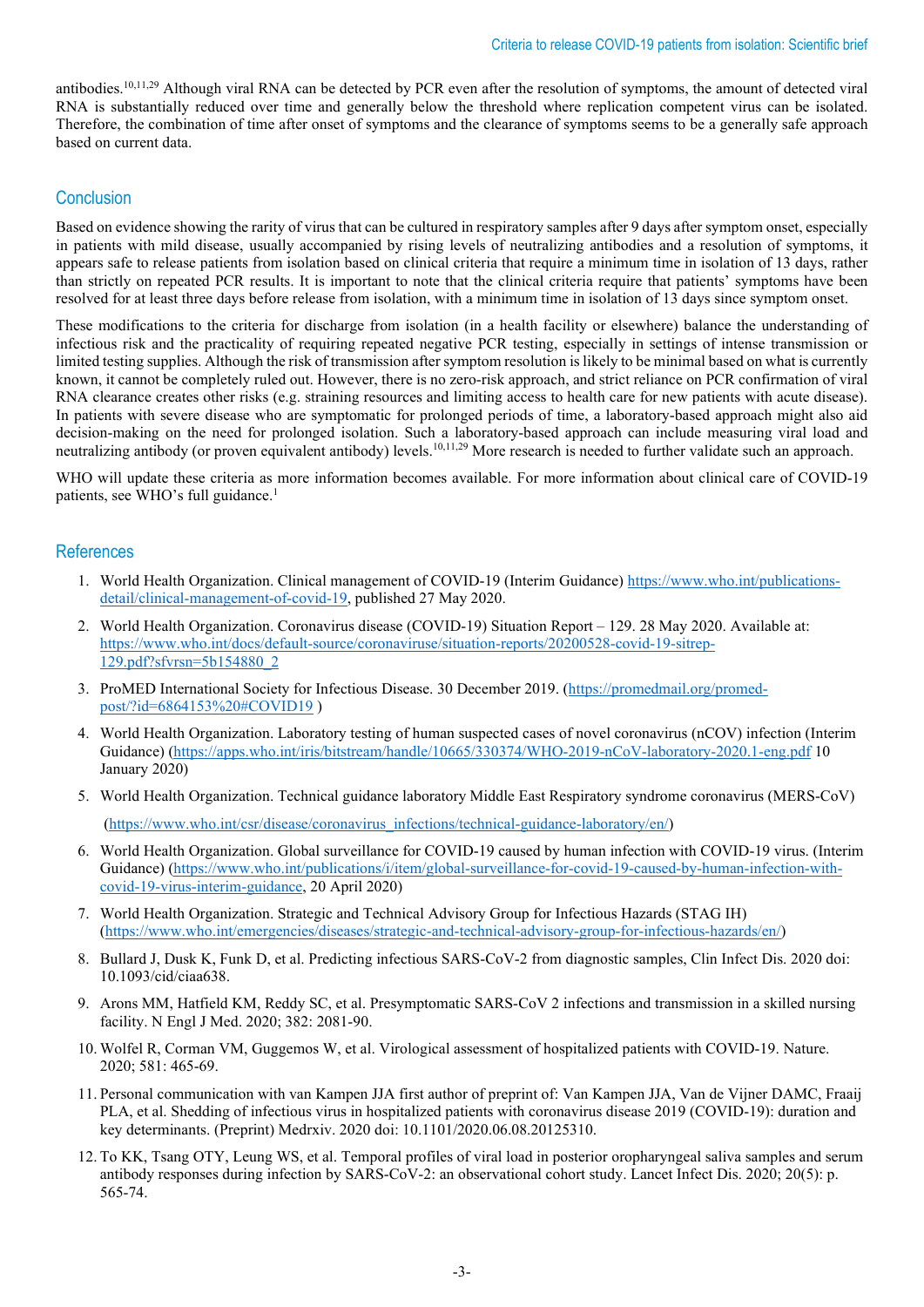- 13. Cheng HY, Jian S, Liu D, et al. Contact Tracing Assessment of COVID-19 Transmission Dynamics in Taiwan and Risk at Different Exposure Periods Before and After Symptom Onset. JAMA Intern Med. 2020; e202020. doi: 10.1001/jamainternmed.2020.2020.
- 14. Zhou R, Li F, Chen F, et al. Viral dynamics in asymptomatic patients with COVID-19. Int J Infect Dis. 2020 doi: 10.1016/j.ijid.2020.05.030.
- 15. He X, Lau EHY, Wu P, et al. Temporal dynamics in viral shedding and transmissibility of COVID-19. Nat Med. 2020; 26(5): p.672-5.
- 16. Lu Y, Li Y, Deng W, et al. Symptomatic infection is associated with prolonged duration of viral shedding in mild coronavirus disease 2019: A retrospective study of 110 children in Wuhan. Pediatr Infect Dis J. 2020; 39(7): e95-9. doi: 10.1097/INF.0000000000002729.
- 17. Munster VJ, Feldmann F, Williamson BN, et al. Respiratory disease in rhesus macaques inoculated with SARS-CoV-2. Nature. 2020 doi: 10.1038/s41586-020-2324-7.
- 18. Widders A, Broom A, Broom J. SARS-CoV-2: The viral shedding vs infectivity dilemma. Infection Dis Health. 2020 doi: 10.1016/j.idh.2020.05.002.
- 19. Weiss A, Jellingsoe M, Sommer MOA. Spatial and temporal dynamics of SARS-CoV-2 in COVID-19 patients: A systemic review. (Preprint) Medrxiv. 2020 doi: 10.1101/2020.05.21.20108605.
- 20. World Health Organization. Laboratory biosafety guidance related to coronavirus disease (COVID-19) [\(https://www.who.int/publications/i/item/laboratory-biosafety-guidance-related-to-coronavirus-disease-\(covid-19 , 13 May](https://www.who.int/publications/i/item/laboratory-biosafety-guidance-related-to-coronavirus-disease-(covid-19%20,%2013%20May%202020))  [2020\)](https://www.who.int/publications/i/item/laboratory-biosafety-guidance-related-to-coronavirus-disease-(covid-19%20,%2013%20May%202020))
- 21. The COVID-19 Investigation Team. Clinical and virologic characteristics of the first 12 patients with coronavirus disease 2019 (COVID-19) in the United States. Nat Med; 2020 doi: 10.1038/s41591-020-0877-5.
- 22. Liu WD, Chang SY, Wang JT, et al. Prolonged virus shedding even after seroconversion in a patient with COVID-19. J Infect. 2020 doi: 10.1016/j.jinf.2020.03.063.
- 23. Yuan J, Kou S, Liang Y, et al. PCR Assays Turned Positive in 25 Discharged COVID-19 Patients. Clin Infect Dis. 2020 doi: 10.1093/cid/ciaa398.
- 24. Tang X, Zhao S, He D, et al. Positive RT-PCR tests among discharged COVID-19 patients in Shenzhen, China. Infect Control Hosp Epidemiol. 2020 doi: 10.1017/ice.2020.134.
- 25. Qu YM, Kang EM, Cong HY. Positive result of Sars-Cov-2 in sputum from a cured patient with COVID-19*.* Travel Med Infect Dis. 2020; 34: p101619. doi: 10.1016/j.tmaid.2020.101619.
- 26. Li Y, Hu Y, Yu Y, et al. Positive result of Sars-Cov-2 in faeces and sputum from discharged patient with COVID-19 in Yiwu, China. J Med Virol. 2020 doi: 10.1002/jmv.25905.
- 27. Xiao AT, Tong YX, Zhang S. False-negative of RT-PCR and prolonged nucleic acid conversion in COVID-19: Rather than recurrence. J Med Virol. 2020 doi: 10.1002/jmv.25855.
- 28. Xing Y, Mo P, Xiao Y et al. Post-discharge surveillance and positive virus detection in two medical staff recovered from coronavirus disease 2019 (COVID-19), China, January to February 2020. Euro Surveill, 2020; 25(10): 2000191. doi: 10.2807/1560-7917.ES.2020.25.10.2000191.
- 29. Unpublished data, manuscript in preparation, personal communication Malik Peiris, Hong Kong University.
- 30. Centers for Disease Control and Prevention, [Coronavirus Disease 2019 \(COVID-19\).](https://www.cdc.gov/coronavirus/2019-nCoV/index.html) Symptom-Based Strategy to Discontinue Isolation for Persons with COVID-19. Website, accessed on 12 June 2020. <https://www.cdc.gov/coronavirus/2019-ncov/community/strategy-discontinue-isolation.html>
- 31. Sia SF, Yan LM, Chin AWH et al. Pathogenesis and transmission of SARS-CoV-2 in golden hamsters*.* Nature. 2020 doi: 10.1038/s41586-020-2342-5.
- 32. Wang W, Xu Y, Gao R, et al. Detection of SARS-CoV-2 in Different Types of Clinical Specimens. JAMA. 2020; 323(18): 1843-4. doi:10.1001/jama.2020.3786.
- 33. Zhu L, Gong N, Liu B, et al. Coronavirus disease 2019 pneumonia in immunosuppressed renal transplant recipients: a summary of 10 confirmed cases in Wuhan, China. Eur Urol. 2020; 77(6):748-54.
- 34. La Scola B, Le Bideau M, Andreani J, et al. Viral RNA load as determined by cell culture as a management tool for discharge of SARS-CoV-2 from infectious disease wards. Eur J Clin Microbiol Infect Dis. 2020 doi: 10.1007/s10096-020- 03913-9.
- 35. Atkinson B, Petersen E. SARS-CoV-2 shedding and infectivity. Lancet. 2020; 395(10233): p.1339-40.
- 36. Zou L, Ruan F, Huang M, et al. SARS-CoV-2 Viral Load in Upper Respiratory Specimens of Infected Patients*.* N Engl J Med. 2020; 382(12): p.1177-9.